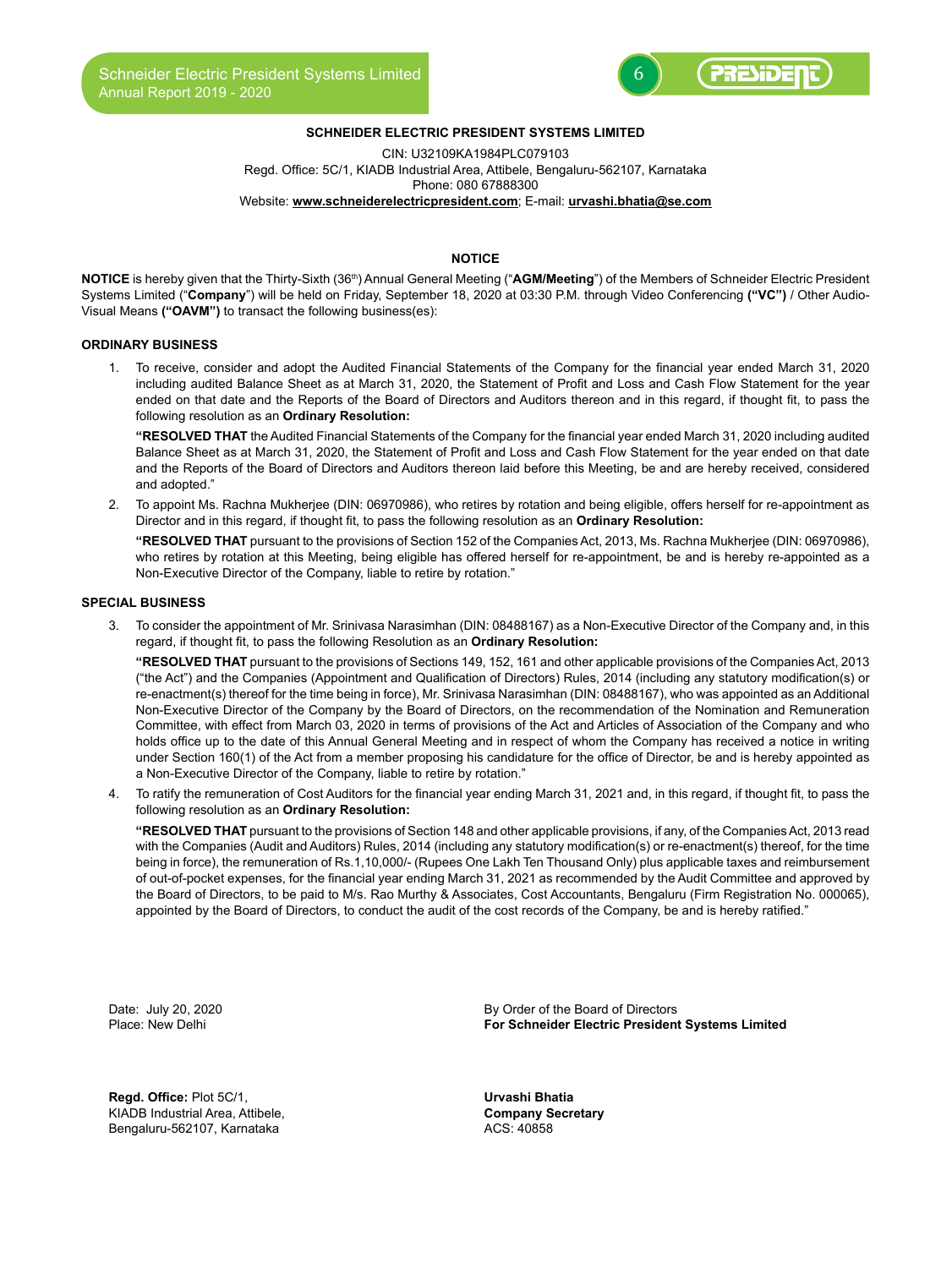## **Notes:**

- 1. A statement pursuant to Section 102(1) of the Companies Act, 2013 ("the Act") setting out material facts concerning the special business(es) under Item Nos. 3 & 4 of the accompanying Notice, is annexed hereto. The Board of Directors of the Company at its meeting held on July 20, 2020 considered that the special business(es) under Item Nos. 3 & 4, being unavoidable, be transacted at the 36<sup>th</sup> Annual General Meeting ("36<sup>th</sup> AGM") of the Company.
- **2. GENERAL INSTRUCTIONS FOR ACCESSING AND PARTICIPATING IN THE 36th AGM THROUGH VC/OAVM FACILITY AND VOTING THROUGH ELECTRONIC MEANS INCLUDING REMOTE E-VOTING**
- a. In view of the current extraordinary circumstances due to the massive outbreak of COVID-19 pandemic prevailing in the country requiring social distancing, the Ministry of Corporate Affairs ("MCA") has vide its Circular No. 20/2020 dated May 5, 2020 read with General Circular No. 14/2020 dated April 8, 2020 and the General Circular No. 17/2020 dated April 13, 2020 (collectively referred to as "MCA Circulars") permitted the holding of the Annual General Meetings through Video Conferencing/ Other Audio-Visual Means (VC/OAVM), without the physical presence of the Members at a common venue.

Accordingly, this 36<sup>th</sup> AGM is being convened electronically through VC/OAVM in compliance with applicable provisions of the Act read with relevant rules issued thereunder and MCA Circulars and hence, Members can attend and participate in 36<sup>th</sup> AGM through VC/ OAVM Facility being provided by the Company.

- b. In terms of the MCA Circulars, since the physical attendance of Members has been dispensed with, there is no requirement of appointment of proxies. Accordingly, the facility of appointment of proxies by Members under Section 105 of the Act will not be available for the 36<sup>th</sup> AGM. However, in pursuance of Section 112 and Section 113 of the Act, representatives of the Members may be appointed for the purpose of voting through remote e-Voting, for participation in the 36<sup>th</sup> AGM through VC/OAVM Facility and e-Voting during the 36<sup>th</sup> AGM.
- c. Members attending the 36<sup>th</sup> AGM electronically through VC/OAVM Facility shall be counted for the purpose of reckoning the quorum under Section 103 of the Act.
- d. The deemed venue for the 36<sup>th</sup> AGM shall be the Registered Office of the Company at 5C/1, KIADB Industrial Area, Attibele, Bengaluru-562107, Karnataka.
- e. KFin Technologies Private Limited ("KFintech") will be providing facility for voting through remote e-Voting, for participation in the 36<sup>th</sup> AGM through VC/OAVM Facility and e-Voting during the 36<sup>th</sup> AGM.
- f. The 36th AGM conducted through VC/OAVM allows two-way teleconferencing for the ease of participation of the Members. Members may join the 36<sup>th</sup> AGM through VC/OAVM Facility by following the procedure as mentioned below which shall be kept open for the Members from 03:00 p.m. IST i.e. 30 minutes before the time scheduled to start the 36<sup>th</sup> AGM on Friday, September 18, 2020.
- g. Members may note that the VC/OAVM Facility, provided by KFintech, allows participation of atleast 1,000 Members on a first-comefirst-serve basis. The large shareholders (i.e. shareholders holding 2% or more shareholding), promoters, institutional investors, directors, key managerial personnel, the Chairperson(s) of the Audit Committee, Nomination and Remuneration Committee and Stakeholders Relationship Committee, auditors, etc. can attend the 36<sup>th</sup> AGM without any restriction on account of first-come-firstserve principle.
- h. Pursuant to the provisions of Section 108 of the Act read with Rule 20 of the Companies (Management and Administration) Rules, 2014 (as amended), and Secretarial Standard on General Meetings (SS-2) issued by the Institute of Company Secretaries of India ("ICSI") read with MCA Circulars, the Company is providing remote e-Voting facility to its Members in respect of the business(es) to be transacted at the 36<sup>th</sup> AGM and facility for those Members participating in the 36<sup>th</sup> AGM to cast vote through e-Voting system during the 36<sup>th</sup> AGM.
- i. In compliance with the aforesaid MCA Circulars, Notice of the 36<sup>th</sup> AGM along with the Annual Report 2019-2020 is being sent only through electronic mode to all the Members who have registered their email ids with the Company/Depository Participants (DPs)/ Company's Registrars and Share Transfer Agents and whose names appear in the Register of Members/ List of Beneficial Owners as received from Depositories i.e. National Securities Depository Limited ("NSDL") / Central Depository Services (India) Limited ("CDSL") as on Friday, August 14, 2020, i.e. the Record Date fixed by the Company for the purpose of sending the Notice of the 36<sup>th</sup> AGM and Annual Report 2019-2020 to the Members of the Company.

In line with the MCA Circulars, the Members may note that the Notice and Annual Report 2019-2020 will also be available on the Company's website at www.schneiderelectricpresident.com and on the website of KFintech, i.e. http://evoting.karvy.com.

- j. Since the AGM will be held through VC/OAVM Facility, the Route Map is not annexed to this Notice.
- **3. PROCESS FOR THOSE MEMBERS WHOSE EMAIL IDS ARE NOT REGISTERED FOR PROCURING USER ID AND PASSWORD AND REGISTRATION OF EMAIL IDS FOR E-VOTING ON THE RESOLUTIONS SET OUT IN THIS NOTICE:**
- a. Those Members, who hold shares in physical form or who have not registered their email address with the Company and who wish to participate in the 36<sup>th</sup> AGM or cast their vote through remote e-Voting or through the e-Voting system during the Meeting, may obtain the login ID and password by sending scanned copy of: i) a signed request letter mentioning name, folio number and complete address; and ii) self-attested scanned copy of the PAN Card and any document (such as Driving Licence, Bank Statement, Election Card, Passport, AADHAR Card) in support of the address of the Member as registered with the Company; to the email address of the Company urvashi.bhatia@se.com or Registrar & Share Transfer Agents, Universal Capital Securities Private Limited (RTA) at karlekar@unisec.in.
- b. In case shares are held in demat mode, Members may obtain the login ID and password by sending scanned copy of (i) a signed request letter mentioning your name, DP ID-Client ID (16 digit DP ID + Client ID or 16 digit beneficiary ID); (ii) self-attested scanned copy of client master or Consolidated Demat Account statement; and (iii) self-attested scanned copy of the PAN Card, to the email address of the Company at *urvashi.bhatia@se.com* or RTA at karlekar@unisec.in.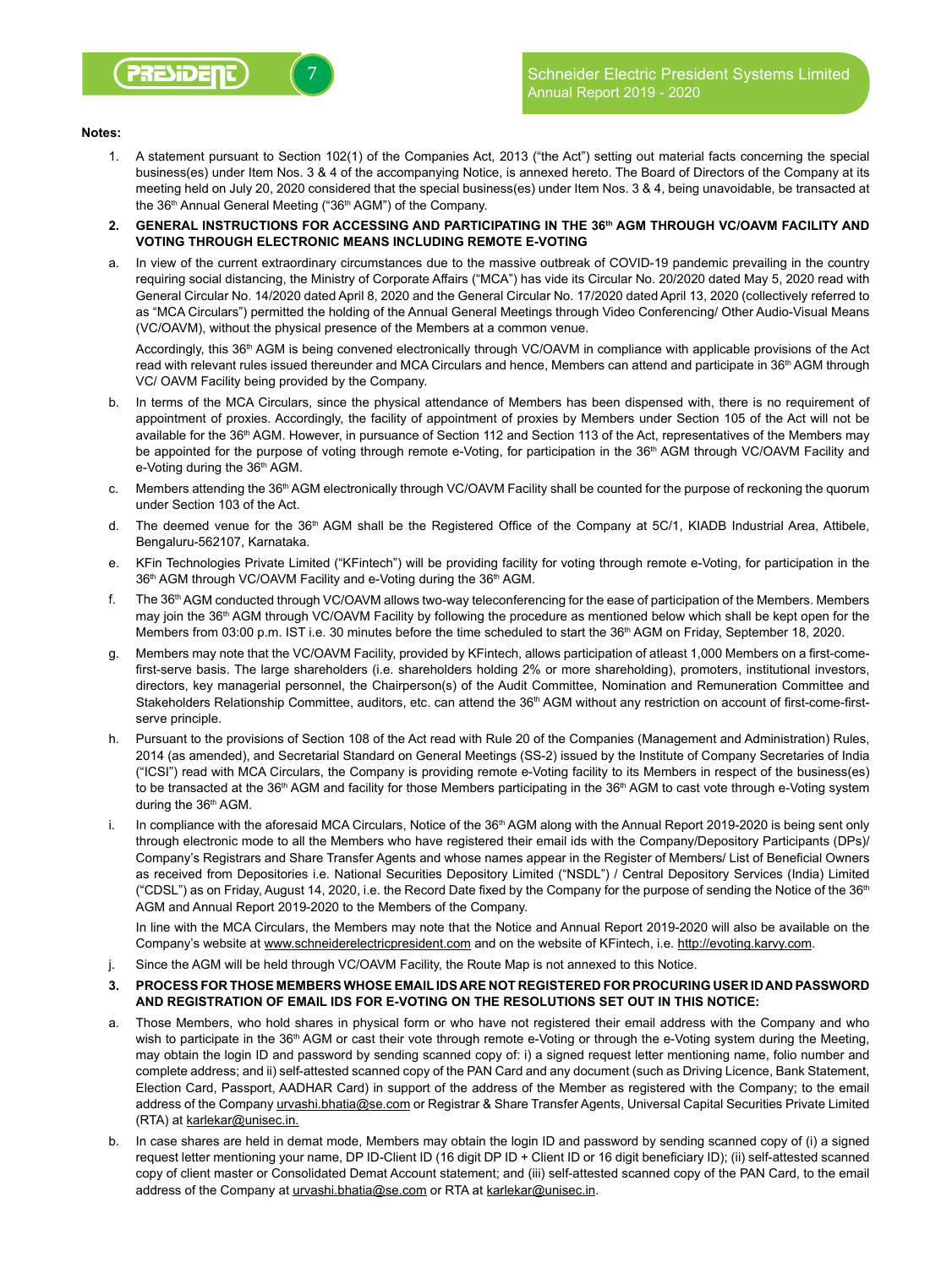## **4. INSTRUCTIONS FOR MEMBERS FOR E-VOTING DURING THE 36TH AGM ARE AS UNDER:**

a. Upon declaration by the Chairman about the commencement of e-Voting at 36<sup>th</sup> AGM, Members shall click on the thumb sign on the left bottom corner of the video screen for voting at the 36<sup>th</sup> AGM, which will take them to the "Instapoll' page.

PRESIDED

- b. Members to click on the "Instapoll" icon to reach the resolution page and follow the instructions to vote on the resolutions.
- c. Only those Members, who will be present in the  $36<sup>th</sup>$  AGM through VC/OAVM Facility and have not cast their vote on the Resolutions through remote e-Voting and are otherwise not barred from doing so, shall be eligible to vote through e-Voting system in the 36<sup>th</sup> AGM.
- d. The Members who have cast their vote by remote e-Voting prior to the 36<sup>th</sup> AGM may also participate in the 36<sup>th</sup> AGM through VC/ OAVM Facility but shall not be entitled to cast their vote again.
- e. Members who need technical assistance before or during the 36<sup>th</sup> AGM, can contact KFintech at evoting@karvy.com or helpline at 1800 345 4001 (toll free).

## **5. INSTRUCTIONS FOR MEMBERS FOR PARTICIPATING IN THE 36TH AGM THROUGH VC/OAVM FACILITY ARE AS UNDER:**

- a. Members will be provided with a facility to attend the 36<sup>th</sup> AGM through video conferencing platform provided by M/s KFin Technologies Private Limited. Members may access the same at **https://emeetings.kfintech.com** and click on the "video conference" and access the shareholders/members login by using the remote e-voting credentials. The link for 36<sup>th</sup> AGM will be available in shareholder/members login where the EVENT and the name of the Company can be selected.
- b. Please note that the Members who have forgotten the User ID and Password may retrieve the same by clicking on forgot Password option and create new password.
- c. Members are encouraged to join the Meeting through Laptops with Google Chrome for better experience.
- d. Further Members will be required to allow Camera, if any, and hence use Internet with a good speed to avoid any disturbance during the Meeting.
- e. Please note that Members connecting from mobile devices or tablets or through laptops etc. connecting via mobile hotspot, may experience Audio/Video loss due to fluctuation in their respective network. It is therefore recommended to use stable Wi-Fi or LAN connection to mitigate any kind of aforesaid glitches.
- f. Members, who would like to ask questions/ express their views with regard to the financial statements or any other matter to be placed at the 36th AGM, during the 36th AGM will have to visit https://emeetings.kfintech.com/ and click on "**Post your Questions**" or register themselves as Speaker by clicking on "**Speaker Registration**" by mentioning the demat account number/ folio number, city, email id, mobile number and submit. The Speaker Registration or the option for posting question shall be available from Tuesday, September 15, 2020 from 9:00 a.m. (IST) till Thursday, September 17, 2020 upto 5:00 pm. (IST). The queries may be raised precisely and in brief to enable the Company to answer the same suitably depending on the availability of time at the Meeting.
- g. Institutional Investors who are Members of the Company, are encouraged to attend and vote in the 36<sup>th</sup> AGM through VC/OAVM Facility.

#### **6. INSTRUCTIONS FOR MEMBERS FOR REMOTE E-VOTING ARE AS UNDER:**

a) The remote e-Voting will be available during the following period:

| Commencement of remote e-Voting | From 9:00 a.m. (IST) on Tuesday, September 15, 2020  |
|---------------------------------|------------------------------------------------------|
| End of remote e-Voting          | Upto 5:00 p.m. (IST) on Thursday, September 17, 2020 |

The remote e-Voting will not be allowed beyond the aforesaid date and time and the e-Voting module shall be disabled by KFintech upon expiry of aforesaid period. Once the vote on a resolution is cast by the Member, the Member shall not be allowed to change it subsequently.

- b) Members whose name appears in the Register of Members or in the Register of Beneficial Owners maintained by the Depositories as on **Saturday, September 12, 2020, i.e. the "Cut-off Date"** shall only be entitled to avail the facility of remote e-voting and e-voting at the 36<sup>th</sup> AGM. Any person who is not a member on the Cut-off Date should treat the Notice for information purposes only.
- c) The details of the **process and manner for remote e-Voting** are explained herein below:
	- i. Initial password is provided in the body of the email.
	- ii. Launch internet browser and type the URL: https://evoting.karvy.com in the address bar.
	- iii. Enter the login credentials i.e. User ID and password mentioned in your email. Your Folio No./DP ID Client ID will be your User ID. However, if you are already registered with KFintech for e-Voting, you can use your existing User ID and password for casting your votes.
	- iv. After entering the details appropriately, click on LOGIN.
	- v. You will reach the password change menu wherein you are required to mandatorily change your password. The new password shall comprise of minimum 8 characters with at least one upper case (A-Z), one lower case (a-z), one numeric value (0-9) and a special character (@,#,\$,etc.). It is strongly recommended not to share your password with any other person and take utmost care to keep your password confidential.
	- vi. You need to login again with the new credentials.
	- vii. On successful login, the system will prompt you to select the EVENT i.e. Schneider Electric President Systems Limited.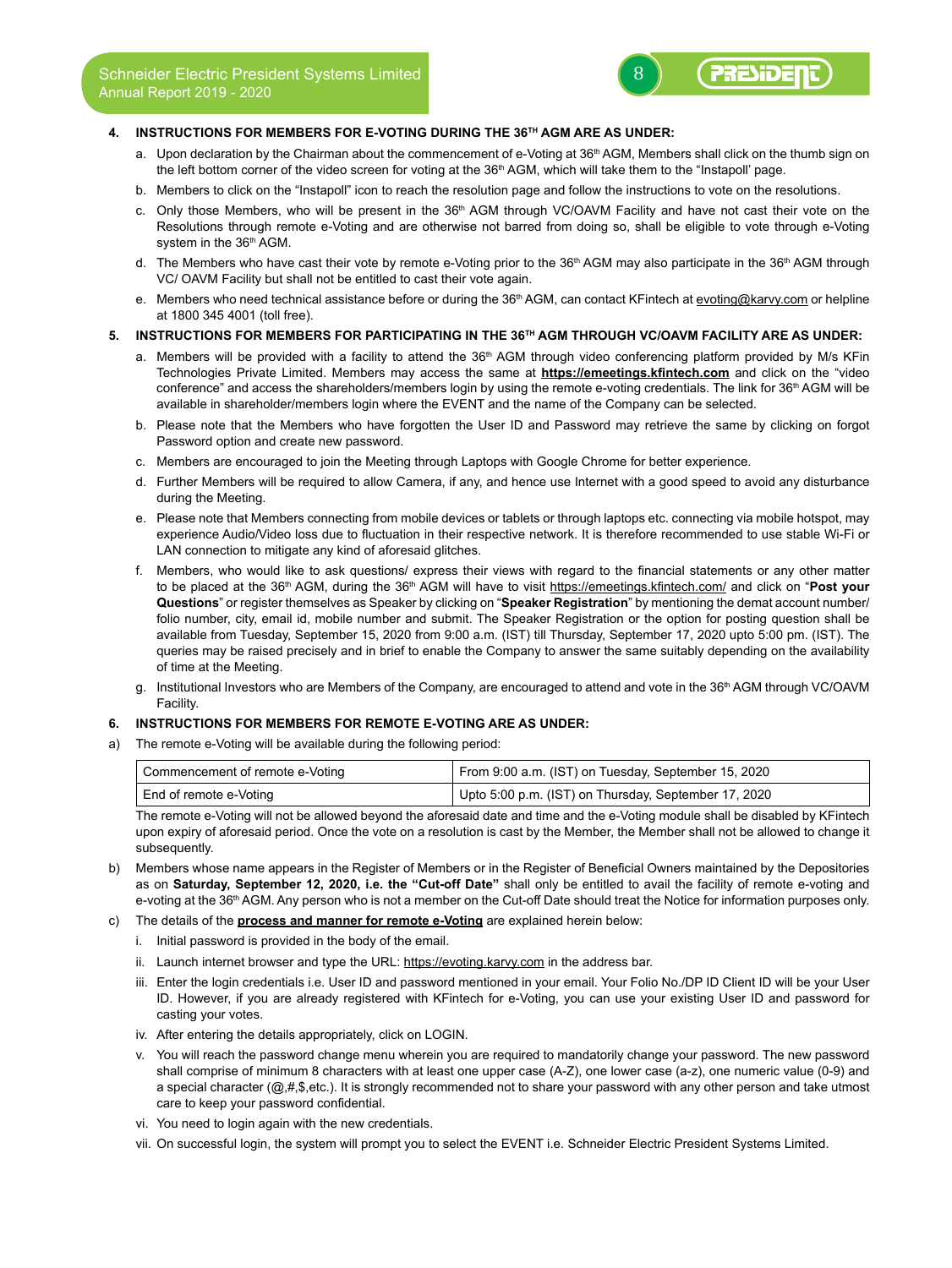- viii. On the voting page, the number of shares (which represents the number of votes) held by you as on the Cut-off Date will appear. If you desire to cast all the votes assenting/dissenting to the resolution, enter all shares and click 'FOR'/'AGAINST' as the case may be or partially in 'FOR' and partially in 'AGAINST', but the total number in 'FOR' and/or 'AGAINST' taken together should not exceed your total shareholding as on the Cut-off Date. You may also choose the option 'ABSTAIN' and the shares held will not be counted under either head.
- ix. Members holding multiple folios/demat accounts shall choose the voting process separately for each folio/demat account.
- x. Cast your votes by selecting an appropriate option and click on 'SUBMIT'. A confirmation box will be displayed. Click 'OK' to confirm, else 'CANCEL' to modify. Once you confirm, you will not be allowed to modify your vote subsequently. During the voting period, you can login multiple times till you have confirmed that you have voted on the resolution.
- xi. Corporate/institutional members (i.e. other than individuals, HUF, NRI, etc.) are required to send scanned image (PDF/JPG format) of certified true copy of relevant board resolution/authority letter etc. together with attested specimen signature of the duly authorised signatory(ies) who is/are authorised to vote, to the Scrutiniser through email at rupesh@cacsindia.com with a copy marked to evoting@karvy.com and may also upload the same in the e-voting module in their login.
- xii. In case of any queries/grievances, you may refer the Frequently Asked Questions (FAQs) for Members and e-voting User Manual available at the 'download' section of https://evoting.karvy.com or call KFintech on 1800 345 4001 (toll free).

### **7. OTHER INFORMATION/ GUIDELINES FOR MEMBERS**

- a. The voting rights of Members shall be in proportion to their share in the paid-up equity share capital of the Company as on the **Cut-off Date.**
- b. Any person, who acquires shares of the Company and becomes member of the Company after dispatch of Notice of  $36<sup>th</sup>$  AGM and holds shares as of the **Cut-off Date** can obtain the login ID and password by sending a request at evoting@karvy.com or urvashi.bhatia@se.com. However, if you are already registered with KFintech for remote e-voting then you can use your existing user ID and password/PIN for casting your vote.
- c. A person, whose name is recorded in the Register of Members or in the Register of Beneficial Owners maintained by the depositories as on the **Cut-off Date** only shall be entitled to avail the facility of remote e-Voting or casting vote through e-Voting system during the Meeting.
- d. Mr. Rupesh Aggarwal (ACS 16302 and CP 5673), failing him Mr. Shashikant Tiwari (ACS 28994 and CP 13050), Practicing Company Secretaries from M/s Chandrasekaran Associates have been appointed as the Scrutinizer to scrutinize the e-voting in a fair and transparent manner and they have communicated their willingness to be appointed and will be available for same purpose.
- e. During the 36<sup>th</sup> AGM, the Chairman shall, after responding to the questions raised by the Members in advance or as a speaker at 36th AGM, formally propose to the Members participating through VC/OAVM Facility to vote on the Resolutions as set out in the Notice of the 36<sup>th</sup> AGM and announce the start of the casting of vote through the e-Voting system. After the Members participating through VC/OAVM Facility, eligible and interested to cast votes, have cast the votes, the e-Voting will be closed with the formal announcement of closure of the 36th AGM.
- f. The Scrutinizer shall after the conclusion of e-Voting at the 36<sup>th</sup> AGM, first download the votes cast at the 36<sup>th</sup> AGM and thereafter unblock the votes cast through remote e-Voting and shall make a consolidated scrutinizer's report of the total votes cast in favour or against, invalid votes, if any, and whether the resolution has been carried or not, and such report shall then be sent to the Chairman or a person authorized by him, within 48 (forty eight) hours from the conclusion of the 36<sup>th</sup> AGM, who shall then countersign and declare the Result of the voting forthwith.
- g. The Results declared along with the report of the Scrutinizer shall be placed on the website of the Company at www. schneiderelectricpresident.com and on the website of KFintech at https://evoting.karvy.com / immediately after the declaration of Results by the Chairman or a person authorized by him.
- 8. The Register of Members and Share Transfer Books of the Company will remain closed from Saturday, September 12, 2020 to Friday, September 18, 2020 (both days inclusive).
- 9. Relevant documents referred to in the Notice along with the Register of Directors and Key Managerial Personnel and their shareholding, maintained under Section 170 of the Act and Register of Contracts or Arrangements in which directors are interested under Section 189 of the Act, are open for inspection by the Members electronically and shall remain open for inspection at the 36<sup>th</sup> AGM.
- 10. The relevant information regarding particulars of Directors seeking appointment/re-appointment in terms of Secretarial Standards on General Meetings issued by the Institute of Company Secretaries of India [SS-2] are annexed as **Annexure- I** to this Notice. The Company has received the requisite consents / declarations for their appointments / re-appointments under the Act and the rules made thereunder.
- 11. Non-Resident Indian members are requested to inform RTA / respective DPs, immediately of:
	- a) Change in their residential status on return to India for permanent settlement.
	- b) Particulars of their bank account maintained in India with complete name, branch, account type, account number and address of the bank with pin code number, if not furnished earlier.
- 12. In case of joint holders attending the Meeting, only such joint holder who is higher in the order of names as per the Register of Members of the Company will be entitled to vote at the Meeting.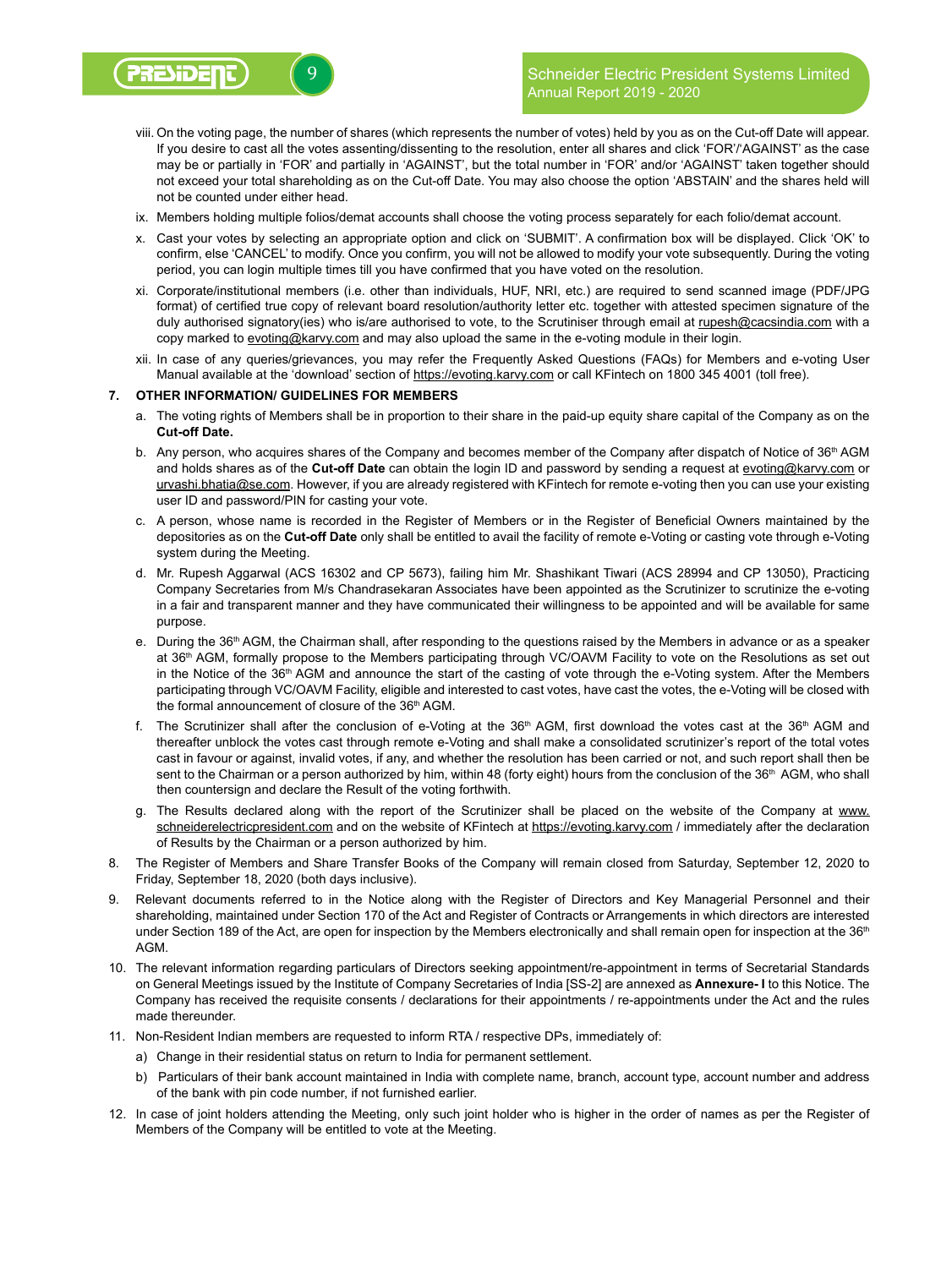## **13. Appeal to Shareholders:**

#### **DEMAT**

Pursuant to Ministry of Corporate Affairs (MCA) notification dated September 10, 2018 effective from October 02, 2018, transfer of shares in physical mode is prohibited and mandates holding of shares in demat except in case of transmission or transposition. Accordingly, the Company/RTA has stopped accepting any fresh lodgement of transfer of shares in physical form. Members are requested to convert the physical holding to demat through DP. Members may contact the Company for any assistance in the said process of physical to demat of shares.

# **REGISTRATION OF NOMINATION AND BANK MANDATE**

Registration of nomination makes easy for dependents to access your investments and set out the proportion of your benefits to the nominees. Registration and/ or updation of bank mandate ensures the receipt of dividend and/or any other consideration timely, faster and easier and more important avoids fraudulent encashment of warrants. Members are requested to submit their bank registration documents i.e. request letter, cancelled cheque and self-attested PAN card & address proof with the Company and/ or DP.

#### **ELECTRONIC COMMUNICATION**

All notices, financial statements, annual report etc. can be sent to the Members electronically as notified in the Act and Rules made thereunder. It reduces Company's cost of printing and dispatch, ensures timely and speedy intimations and also supports the initiative of green environment. Members are requested to register/ update their e-mail ID by writing to the Company except wherein the shareholding is in demat it may be sent to the respective DP.

## **GENERAL REQUEST**

- At regular intervals, verify the address and bank details updated with RTA or DP and intimate the changes, if any pertaining to name, postal address, email address, telephone/ mobile numbers, Permanent Account Number (PAN), mandates, nominations, power of attorney, bank details such as, name of the bank and branch details, bank account number, MICR code, IFSC code, etc., as and when required;
- Do not share your demat account login and password and retain the relevant instruction slips in safe custody;
- Obtain periodic statement of your holdings from the concerned DP and verify your holdings periodically.
- 14. In this Notice and the statement of material facts, the term "shareholder(s)" and "member(s)" and the term "AGM" and "Meeting" are used interchangeably.
- 15. For any queries regarding the matters set out in the Notice or any other investor related queries, the Members may write to Company Secretary at urvashi.bhatia@se.com.
- 16. The Company has transferred total Equity Shares i.e. 20,758 of Rs.10/- each in respect of which dividend has not been claimed by the Members to the DEMAT Account of the Investors Education and Protection Fund (IEPF). The details of records are as under.

| FY 2008-09         |                       |                      |  |  |
|--------------------|-----------------------|----------------------|--|--|
| <b>SHARES HELD</b> | <b>NO. OF RECORDS</b> | <b>NO. OF SHARES</b> |  |  |
| <b>NSDL</b>        |                       |                      |  |  |
| CDSL               |                       | 173                  |  |  |
| PHYSICAL FORM      | 38                    | 11367                |  |  |
| TOTAL              | 42                    | 11541                |  |  |

| FY 2009-10           |                       |                      |  |  |
|----------------------|-----------------------|----------------------|--|--|
| <b>SHARES HELD</b>   | <b>NO. OF RECORDS</b> | <b>NO. OF SHARES</b> |  |  |
| <b>NSDL</b>          |                       | 976                  |  |  |
| <b>CDSL</b>          |                       |                      |  |  |
| <b>PHYSICAL FORM</b> | 26                    | 8240                 |  |  |
| <b>TOTAL</b>         | 35                    | 9217                 |  |  |

However, Member can claim from IEPF Authority both unclaimed dividend amount and the shares transferred to IEPF Demat Account, by making an application in Form IEPF-5 online on the website www.iepf.gov.in and by complying with requisite procedure as per the provisions of the law.

# **STATEMENT PURSUANT TO SECTION 102(1) OF THE COMPANIES ACT, 2013 [THE ACT]**

The following Statement sets out all material facts relating to the Special Business(es) mentioned in the Notice:

#### **ITEM NO. 3**

Based on the recommendation of the Nomination and Remuneration Committee (NRC), the Board of Directors of the Company have appointed Mr. Srinivasa Narasimhan (DIN: 08488167) as an Additional Director in the capacity of Non-Executive Director of the Company with effect from March 03, 2020, liable to retire by rotation.

As an Additional Director, Mr. Narasimhan holds office till the date of this 36<sup>th</sup> AGM and is eligible for being appointed as a Non-Executive Director.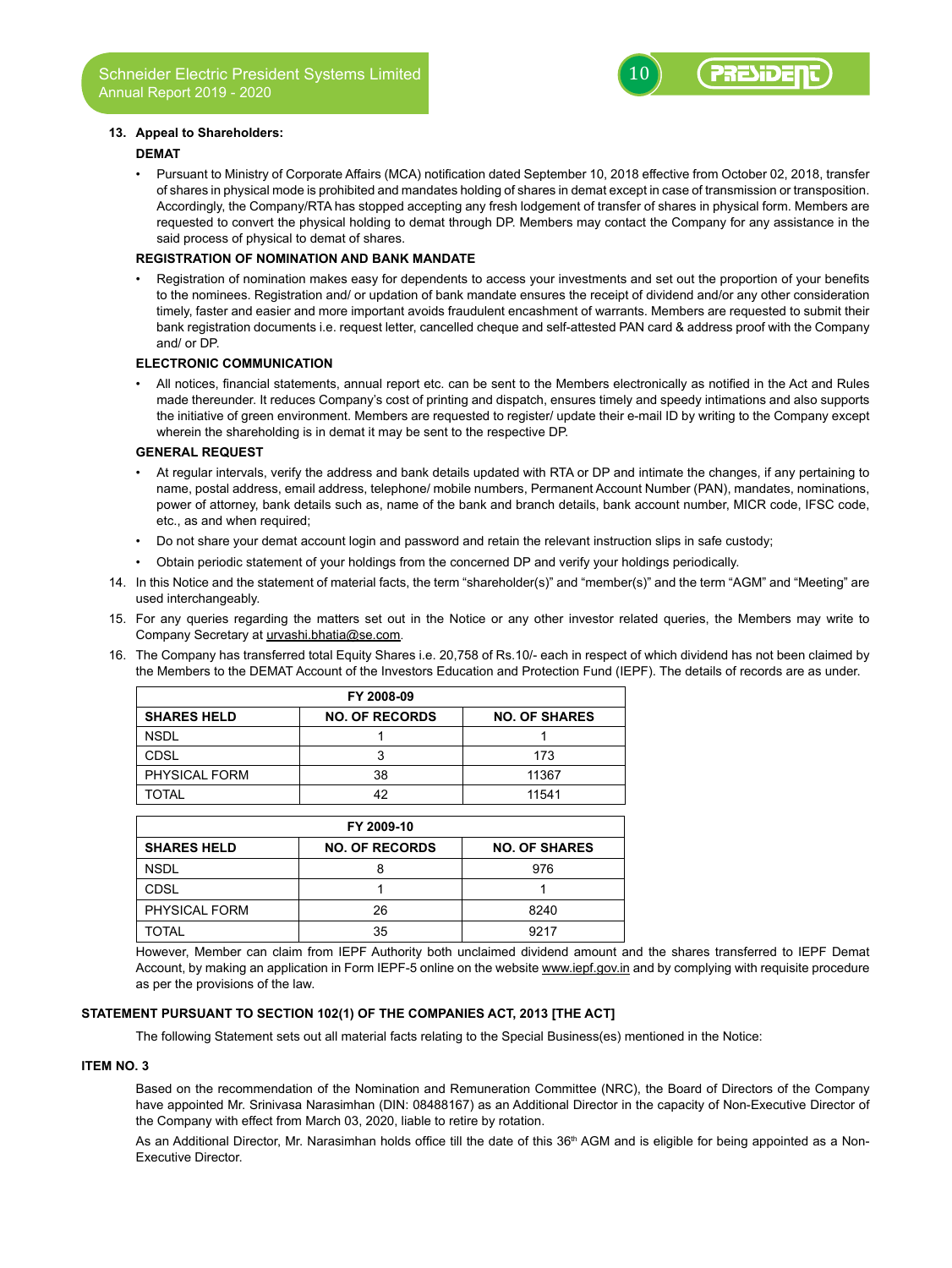

 Mr. Srinivasa Narasimhan is not disqualified from being appointed as a Director in terms of Section 164 of the Companies Act, 2013 and has given necessary disclosures and consent for his appointment as Director of the Company.

Mr. Srinivasa Narasimhan has over 20 years of Leadership Experience in Various Multinationals both within & Outside India. He is an ACCA from Association of Chartered Certified Accountants, UK & CMA from the Institute of Cost Accountants of India. He has also recently earned the certificate of Transforming Leadership from INSEAD Business School in Paris.

 He is currently working with the Schneider Group as Chief Financial Officer for one of the group companies, namely Schneider Electric IT Business India Private Limited & partners the Vice President Secure Power Business. Prior to his current employment with Schneider, he has done varied roles with Companies like Coca Cola, Indus League & Arvind Mills. Having worked across Multiple Geographies, he has been instrumental in setting up of New Business Models & Systems in the US, Norway, Canada & Singapore during his earlier stint with Coca Cola. His Diverse roles include Driving Transformational Projects, Business Decision Support, setting up of Processes & Systems in New Businesses / Startups & Implementing Business Strategies.

Your Board believes that induction of Mr. Narasimhan on the Board will support in broadening the overall expertise of the Board.

Details pursuant to Secretarial Standard-2 on General Meetings issued by the Institute of Company Secretaries of India, is attached as **Annexure-I**.

Except, Mr. Narasimhan, being the appointee, none of the Directors, Key Managerial Personnel of the Company and their relatives are concerned or interested, financially or otherwise, in the resolution set out at Item No. 3 of the accompanying Notice of the 36<sup>th</sup> **AGM** 

The Board of Directors accordingly recommends the Ordinary Resolution set out at Item No. 3 of the Notice for the approval of the **Members** 

#### **ITEM NO. 4**

On the recommendation of the Audit Committee, the Board of Directors at their Meeting held on July 20, 2020 approved the appointment of M/s. Rao Murthy & Associates, Cost Accountants, Bengaluru (Firm Registration No. 000065) as Cost Auditors to conduct the audit of the cost records of the Company for Financial Year 2020-2021 at a remuneration of Rs.1,10,000/- (Rupees One Lakh Ten Thousand Only) plus applicable taxes and reimbursement of out-of-pocket expenses.

In accordance with the provisions of Section 148 of the Companies Act, 2013 read with the Companies (Audit and Auditors) Rules, 2014, as amended, the remuneration payable to the Cost Auditors is required to be ratified by the Members of the Company.

Accordingly, consent of the Members is sought for passing an Ordinary Resolution as set out at Item No. 4 of the Notice of the 36<sup>th</sup> AGM, for ratification of remuneration payable to the Cost Auditors for the financial year ending March 31, 2021.

None of the Directors, Key Managerial Personnel of the Company and their relatives are, in any way, concerned or interested financially or otherwise in the proposed resolution.

The Board of Directors accordingly recommends the Ordinary Resolution set out at Item No. 4 of the Notice for approval of the Members.

> By Order of the Board of Directors **For Schneider Electric President Systems Limited**

Date: July 20, 2020 Place: New Delhi

 **Urvashi Bhatia Company Secretary** ACS: 40858

**Regd. Office**: Plot 5C/1, KIADB Industrial Area, Attibele, Bengaluru -562107, Karnataka